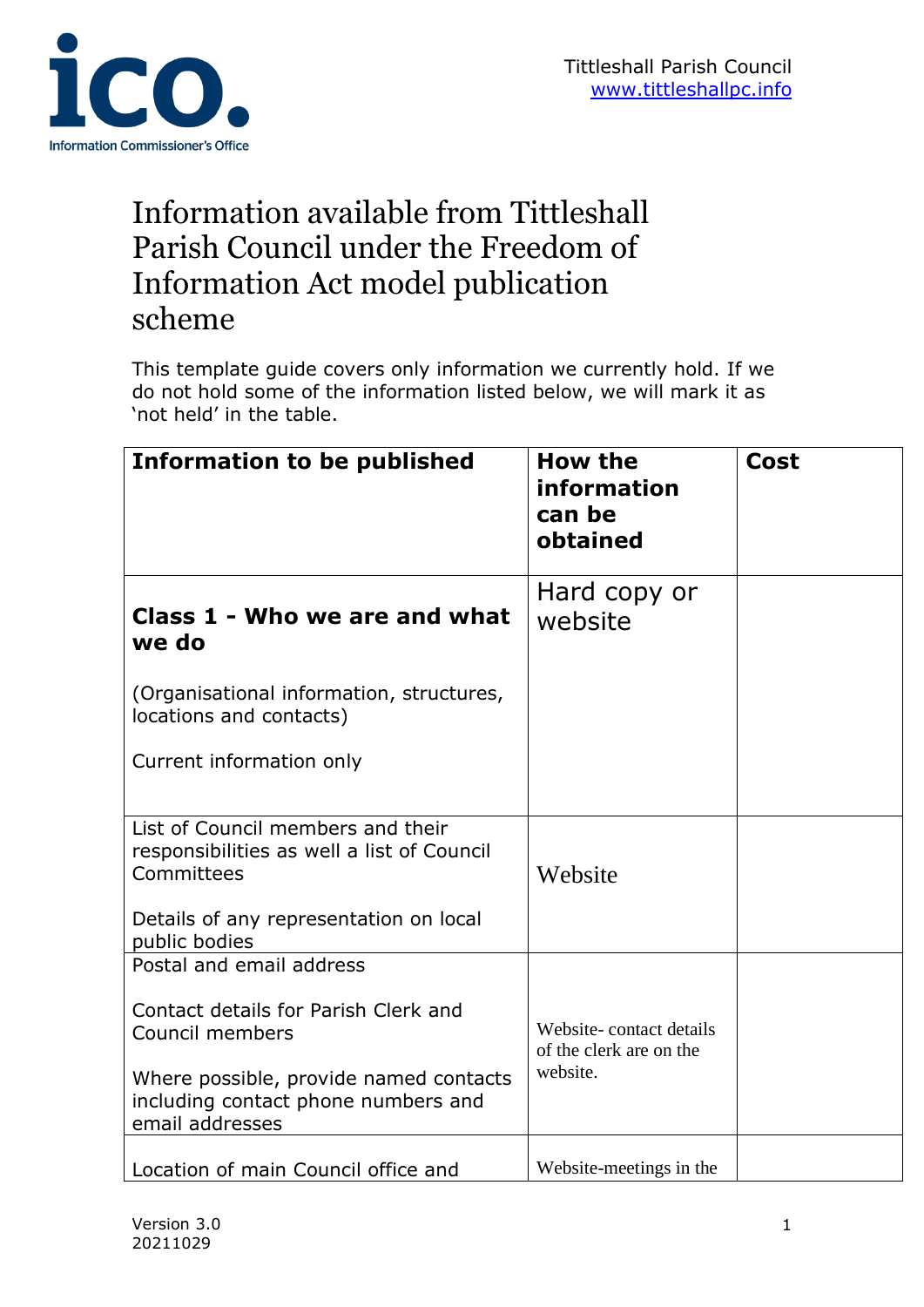| accessibility details                                                                                                          | village hall or church.                                                  |  |
|--------------------------------------------------------------------------------------------------------------------------------|--------------------------------------------------------------------------|--|
| Staffing structure                                                                                                             | Clerk is the only<br>permanent employee                                  |  |
| Class $2$ – What we spend and<br>how we spend it                                                                               |                                                                          |  |
| (Financial information about projected<br>and actual income and expenditure,<br>procurement, contracts and financial<br>audit) | Website                                                                  |  |
| Current and previous financial year as a<br>minimum                                                                            |                                                                          |  |
| Statement of accounts and internal audit<br>report in the format included in the<br>Annual Return form                         | Website                                                                  |  |
| Finalised budget                                                                                                               | Website                                                                  |  |
| Precept                                                                                                                        | Website                                                                  |  |
| Borrowing Approval letter                                                                                                      | N/A                                                                      |  |
| All items of expenditure above £100                                                                                            | Website                                                                  |  |
| Financial Standing Orders and<br>Regulations                                                                                   | Website                                                                  |  |
| Grants given and received                                                                                                      | Website-Within minutes<br>published.                                     |  |
| List of current contracts awarded and<br>value of contract                                                                     | Hardcopy or contained<br>within the minutes<br>published on the website. |  |
| Members' allowances and expenses                                                                                               | None                                                                     |  |
| Class 3 - What our priorities<br>are and how we are doing                                                                      |                                                                          |  |
| (Strategies and plans, performance<br>indicators, audits, inspections and<br>reviews)                                          | <b>None</b>                                                              |  |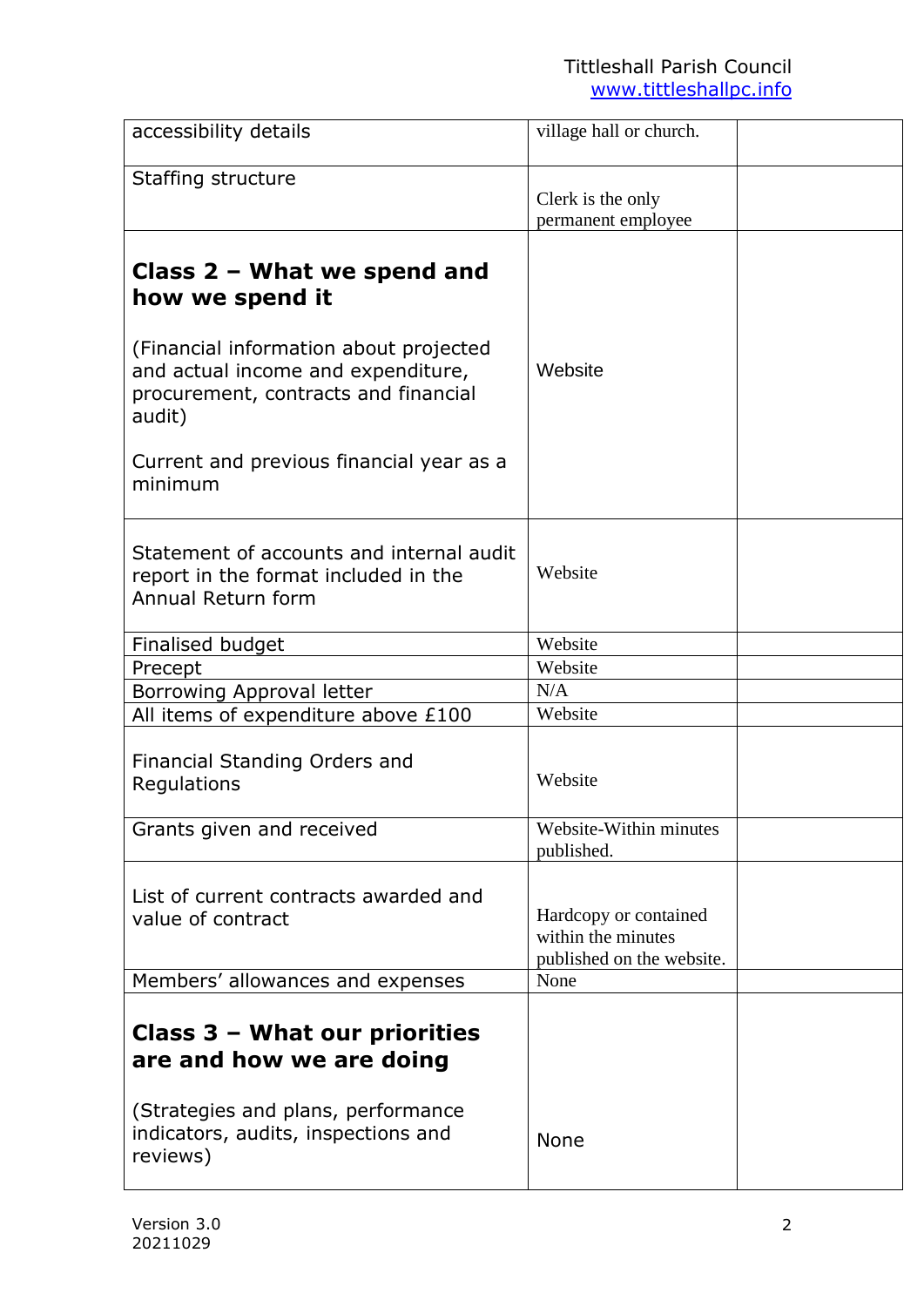| Current and previous year as a minimum                                                                                                                                                                            |                                  |  |
|-------------------------------------------------------------------------------------------------------------------------------------------------------------------------------------------------------------------|----------------------------------|--|
| Annual governance statement in format<br>included in the Annual Return form                                                                                                                                       | Website                          |  |
| Parish Plan                                                                                                                                                                                                       | <b>None</b>                      |  |
| Annual Report to Parish or Community<br>Meeting                                                                                                                                                                   | Website                          |  |
| Quality status                                                                                                                                                                                                    | Not applicable                   |  |
| Local charters drawn up in accordance<br>with DLUHC's guidelines                                                                                                                                                  | Not applicable                   |  |
| Data Protection impact assessments (in<br>full or summary format) or any other<br>impact assessment (eg Health & Safety<br>Impact Assessment, Equality Impact<br>Assessments etc), as appropriate and<br>relevant | Website                          |  |
| Class 4 - How we make<br>decisions<br>(Decision making processes and records<br>of decisions)<br>Current and previous council year as a<br>minimum                                                                | Website and current<br>hard copy |  |
| Timetable of meetings (Council and any<br>committee/sub-committee meetings and<br>parish meetings)                                                                                                                | Website and hard<br>copy         |  |
| Agendas of meetings (as above)                                                                                                                                                                                    | Website and hard copy            |  |
| Minutes of meetings (as above) $-$<br>exclude material that is properly<br>considered to be exempt from disclosure                                                                                                | Website and hard copy            |  |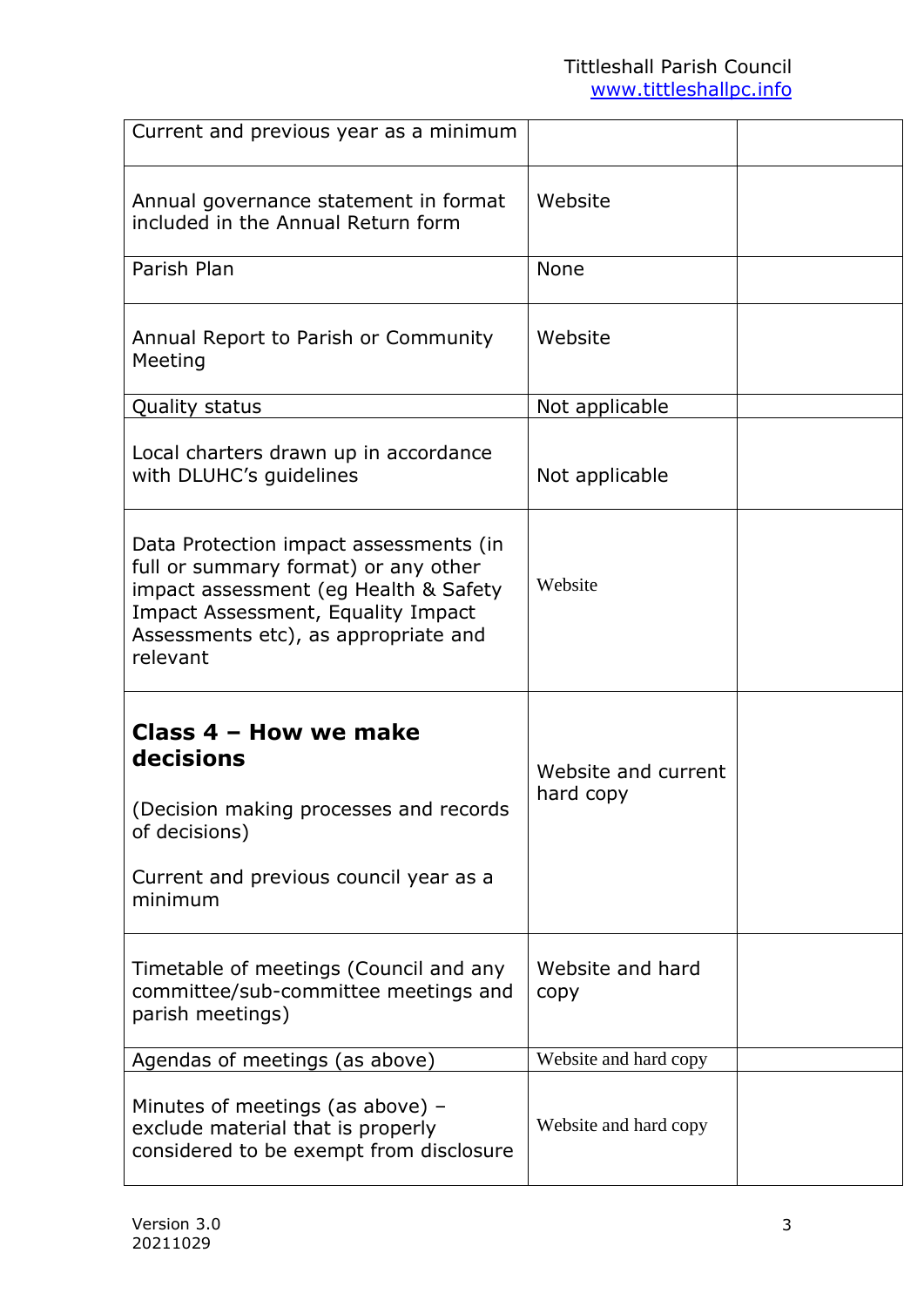| Reports presented to council meetings -                  |                                        |  |
|----------------------------------------------------------|----------------------------------------|--|
| exclude material that is properly                        | Website and hard copy                  |  |
| considered to be exempt from disclosure                  |                                        |  |
| Responses to consultation papers                         | Website-contained within               |  |
|                                                          | the minutes                            |  |
| Responses to planning applications                       | Website-contained within               |  |
|                                                          | the minutes                            |  |
| Bye-laws                                                 | None                                   |  |
|                                                          |                                        |  |
|                                                          |                                        |  |
|                                                          |                                        |  |
| Class $5 -$ Our policies and                             |                                        |  |
| procedures                                               |                                        |  |
|                                                          |                                        |  |
| (Current written protocols, policies and                 |                                        |  |
| procedures for delivering our services                   | Website                                |  |
| and responsibilities)                                    |                                        |  |
|                                                          |                                        |  |
| Current information only                                 |                                        |  |
|                                                          |                                        |  |
| Policies and procedures for the conduct                  |                                        |  |
| of Council business:                                     |                                        |  |
|                                                          |                                        |  |
| Procedural standing orders                               | Website                                |  |
| Committee and sub-committee                              | Website                                |  |
| terms of reference                                       |                                        |  |
| Delegated authority in respect of                        |                                        |  |
| officers                                                 | Contained in minutes on<br>the website |  |
| Code of Conduct                                          | Website                                |  |
| Policy statements                                        | Website                                |  |
|                                                          |                                        |  |
| Policies and procedures for the provision                |                                        |  |
| of services and about the employment of                  |                                        |  |
| staff:                                                   |                                        |  |
|                                                          | N/A                                    |  |
| Internal instructions to staff and                       |                                        |  |
| policies relating to the delivery of                     |                                        |  |
| services                                                 | Website                                |  |
| Equality and diversity policy                            |                                        |  |
| Health and safety policy                                 |                                        |  |
| Recruitment policies and details of<br>current vacancies | N/A                                    |  |
| Policies and procedures for                              | N/A                                    |  |
| handling requests for information                        |                                        |  |
| Complaints procedures (including                         |                                        |  |
| those covering requests for                              | Website                                |  |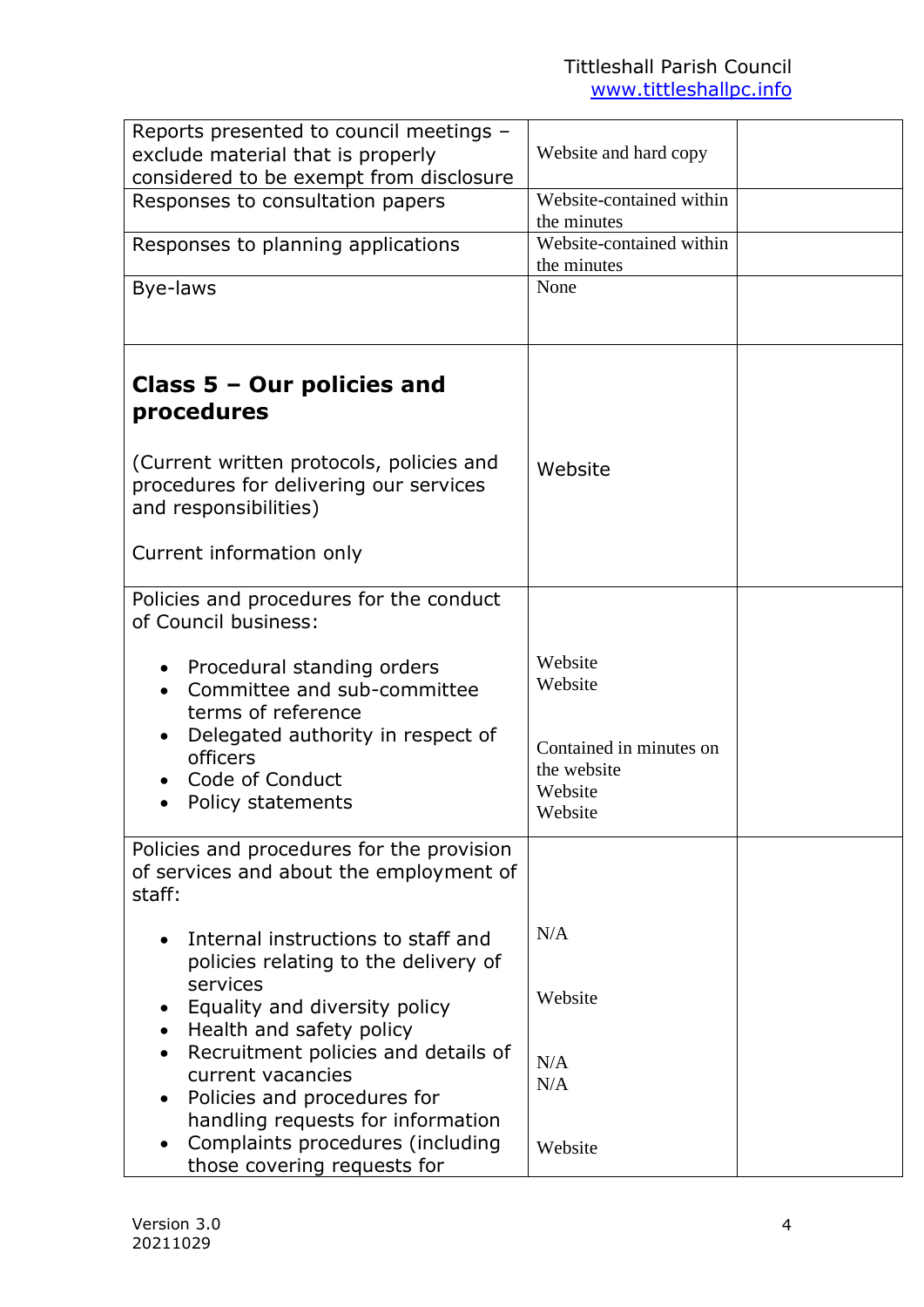| information and operating the<br>publication scheme)                                                                                                                                                     |                                                                                          |  |
|----------------------------------------------------------------------------------------------------------------------------------------------------------------------------------------------------------|------------------------------------------------------------------------------------------|--|
| Records management, personal data and<br>access to information policies                                                                                                                                  | Website                                                                                  |  |
| Include information security policies,<br>records retention, destruction and<br>archive policies, and data protection<br>(including data sharing and CCTV usage)<br>policies                             | Website                                                                                  |  |
| Class $6$ – Lists and Registers                                                                                                                                                                          |                                                                                          |  |
| Currently maintained lists and registers<br>only.                                                                                                                                                        |                                                                                          |  |
| Information legally required to hold in<br>publicly available registers (in most<br>circumstances existing access provisions<br>will suffice)                                                            | <b>None</b>                                                                              |  |
| Assets register, including details of<br>public land and building assets                                                                                                                                 | Website                                                                                  |  |
| Disclosure log indicating the information<br>provided in response to FOIA and EIR<br>requests. These are recommended as<br>good practice                                                                 | <b>None</b>                                                                              |  |
| Register of members' interests                                                                                                                                                                           | Refer to Breckland<br>Website                                                            |  |
| Register of gifts and hospitality                                                                                                                                                                        | <b>None</b>                                                                              |  |
| Class $7$ – The services we offer<br>(Information about the services we offer,<br>including leaflets, guidance and<br>newsletters produced for the public and<br>businesses)<br>Current information only | (hard copy or<br>website; some<br>information may<br>only be available by<br>inspection) |  |
| Allotments                                                                                                                                                                                               | None                                                                                     |  |
|                                                                                                                                                                                                          |                                                                                          |  |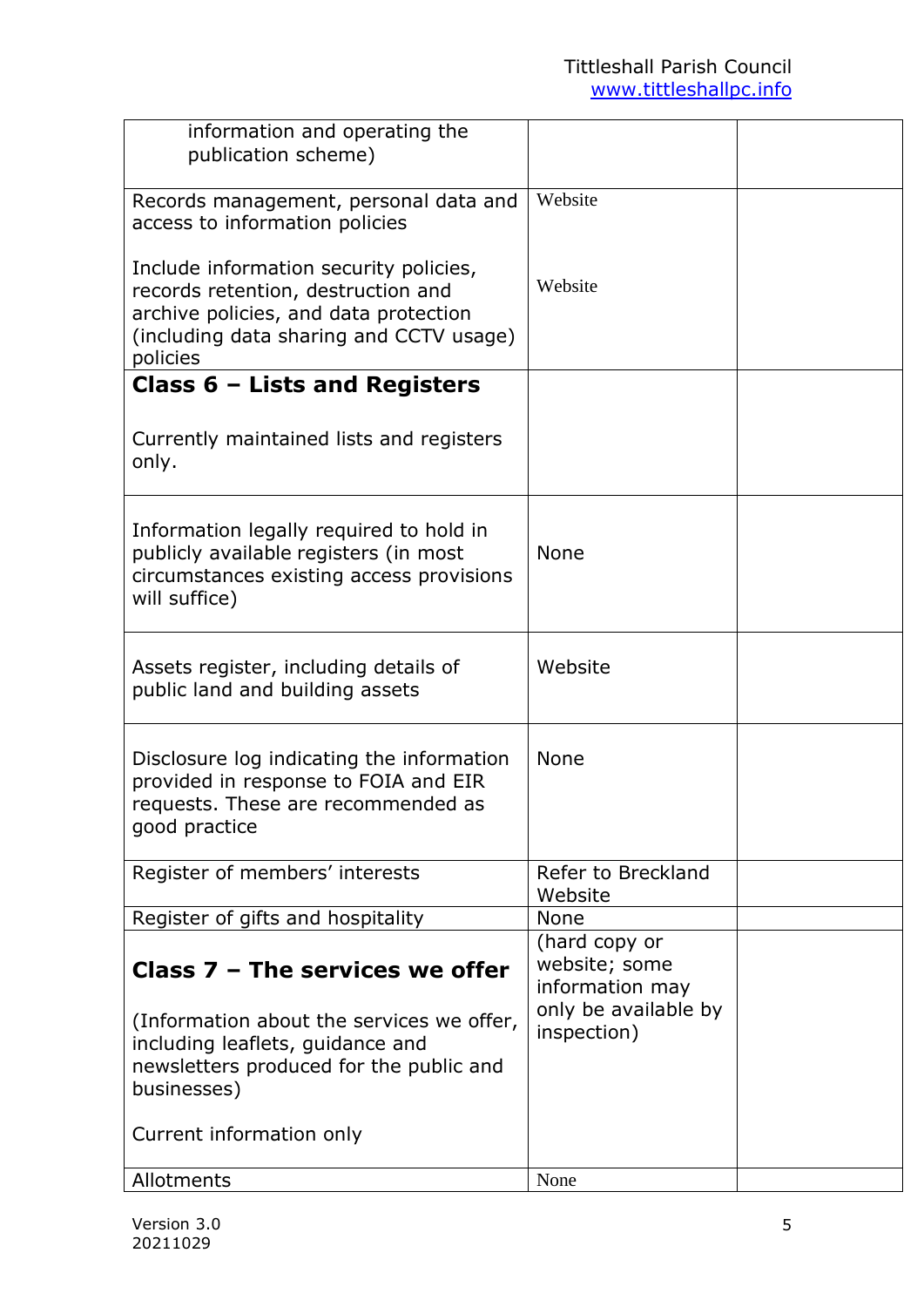| Burial grounds and closed churchyards                                                                | None |  |
|------------------------------------------------------------------------------------------------------|------|--|
| Community centres and village halls                                                                  | None |  |
| Parks, playing fields and recreational                                                               |      |  |
| facilities                                                                                           | None |  |
| Seating, litter bins, clocks, memorials                                                              |      |  |
| and lighting                                                                                         | None |  |
| <b>Bus shelters</b>                                                                                  | None |  |
| <b>Markets</b>                                                                                       | None |  |
| Public conveniences                                                                                  | None |  |
| Agency agreements                                                                                    |      |  |
| Services for which we are entitled to<br>recover a fee and details of those fees<br>(eq burial fees) | None |  |
| <b>Additional Information</b>                                                                        |      |  |
|                                                                                                      |      |  |
| Information not itemised in the lists<br>above                                                       |      |  |
|                                                                                                      |      |  |

## **Schedule of charges**

This describes how the charges have been arrived at and should be published as part of the guide.

| <b>TYPE OF CHARGE</b>    | <b>DESCRIPTION</b>                                 | <b>BASIS OF CHARGE</b>                                                          |
|--------------------------|----------------------------------------------------|---------------------------------------------------------------------------------|
| <b>Disbursement cost</b> | Photocopying @ 10p<br>per sheet (black &<br>white) | Actual cost *                                                                   |
|                          | Photocopying @ 20p<br>per sheet (colour)           | Actual cost                                                                     |
|                          | Postage                                            | Actual cost of Royal<br>Mail standard 2nd<br>class                              |
| <b>Statutory Fee</b>     |                                                    | In accordance with<br>the relevant<br>legislation (quote the<br>actual statute) |
|                          |                                                    |                                                                                 |